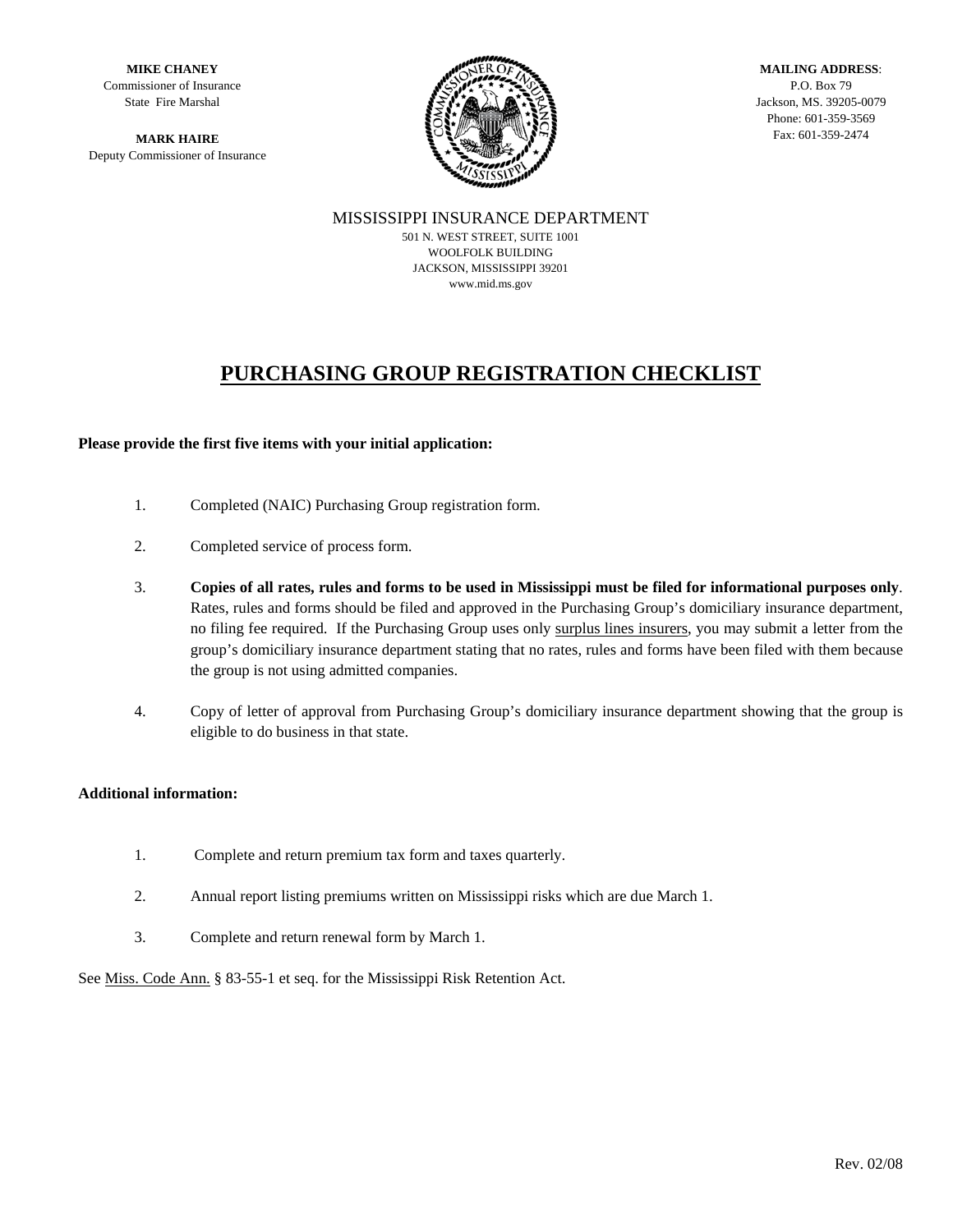#### **Part A**

# **STATE OF MISSISSIPPI DEPARTMENT OF INSURANCE PURCHASING GROUP - NOTICE AND REGISTRATION (All Information Should Be Typed**)

#### 1. Name of the Purchasing Group:

2. List any other name(s) by which the Purchasing Group is known or may be doing business in this State or any other state:

 $\mathcal{L}_\mathcal{L} = \mathcal{L}_\mathcal{L} = \mathcal{L}_\mathcal{L} = \mathcal{L}_\mathcal{L} = \mathcal{L}_\mathcal{L} = \mathcal{L}_\mathcal{L} = \mathcal{L}_\mathcal{L} = \mathcal{L}_\mathcal{L} = \mathcal{L}_\mathcal{L} = \mathcal{L}_\mathcal{L} = \mathcal{L}_\mathcal{L} = \mathcal{L}_\mathcal{L} = \mathcal{L}_\mathcal{L} = \mathcal{L}_\mathcal{L} = \mathcal{L}_\mathcal{L} = \mathcal{L}_\mathcal{L} = \mathcal{L}_\mathcal{L}$ 

\_\_\_\_\_\_\_\_\_\_\_\_\_\_\_\_\_\_\_\_\_\_\_\_\_\_\_\_\_\_\_\_\_\_\_\_\_\_\_\_\_\_\_\_\_\_\_\_\_\_\_\_\_\_\_\_\_\_\_\_\_\_\_\_\_\_\_\_\_\_\_\_\_\_\_\_\_\_\_\_\_\_\_\_\_\_\_\_\_\_\_\_\_

\_\_\_\_\_\_\_\_\_\_\_\_\_\_\_\_\_\_\_\_\_\_\_\_\_\_\_\_\_\_\_\_\_\_\_\_\_\_\_\_\_\_\_\_\_\_\_\_\_\_\_\_\_\_\_\_\_\_\_\_\_\_\_\_\_\_\_\_\_\_\_\_\_\_\_\_\_\_\_\_\_\_\_\_\_\_\_\_\_\_\_\_\_\_

\_\_\_\_\_\_\_\_\_\_\_\_\_\_\_\_\_\_\_\_\_\_\_\_\_\_\_\_\_\_\_\_\_\_\_\_\_\_\_\_\_\_\_\_\_\_\_\_\_\_\_\_\_\_\_\_\_\_\_\_\_\_\_\_\_\_\_\_\_\_\_\_\_\_\_\_\_\_\_\_\_\_\_\_\_\_\_\_\_\_\_\_\_\_

\_\_\_\_\_\_\_\_\_\_\_\_\_\_\_\_\_\_\_\_\_\_\_\_\_\_\_\_\_\_\_\_\_\_\_\_\_\_\_\_\_\_\_\_\_\_\_\_\_\_\_\_\_\_\_\_\_\_\_\_\_\_\_\_\_\_\_\_\_\_\_\_\_\_\_\_\_\_\_\_\_\_\_\_\_\_\_\_\_\_\_\_\_\_

\_\_\_\_\_\_\_\_\_\_\_\_\_\_\_\_\_\_\_\_\_\_\_\_\_\_\_\_\_\_\_\_\_\_\_\_\_\_\_\_\_\_\_\_\_\_\_\_\_\_\_\_\_\_\_\_\_\_\_\_\_\_\_\_\_\_\_\_\_\_\_\_\_\_\_\_\_\_\_\_\_\_\_\_\_\_\_\_\_\_\_\_\_\_

- 3. a) Form of organization (i.e., corporation, partnership, association) and the state in which organized:
	- b) Purpose(s) of organization:

- 4. a) The Purchasing Group is domiciled in the state of: \_\_\_\_\_\_\_\_\_\_\_\_\_\_\_\_\_\_\_\_\_\_\_\_\_\_\_\_\_\_\_\_\_\_\_\_\_\_\_\_\_\_\_\_\_\_\_
	- b) Address:
- 5. Physical address of the administrative offices of the Purchasing Group, if different from response to Item #4b above:

\_\_\_\_\_\_\_\_\_\_\_\_\_\_\_\_\_\_\_\_\_\_\_\_\_\_\_\_\_\_\_\_\_\_\_\_\_\_\_\_\_\_\_\_\_\_\_\_\_\_\_\_\_\_\_\_\_\_\_\_\_\_\_\_\_\_\_\_\_\_\_\_\_\_\_\_\_\_\_\_\_\_\_\_\_\_\_\_\_\_\_\_\_\_\_

\_\_\_\_\_\_\_\_\_\_\_\_\_\_\_\_\_\_\_\_\_\_\_\_\_\_\_\_\_\_\_\_\_\_\_\_\_\_\_\_\_\_\_\_\_\_\_\_\_\_\_\_\_\_\_\_\_\_\_\_\_\_\_\_\_\_\_\_\_\_\_\_\_\_\_\_\_\_\_\_\_\_\_\_\_\_\_\_\_\_\_\_\_\_\_

\_\_\_\_\_\_\_\_\_\_\_\_\_\_\_\_\_\_\_\_\_\_\_\_\_\_\_\_\_\_\_\_\_\_\_\_\_\_\_\_\_\_\_\_\_\_\_\_\_\_\_\_\_\_\_\_\_\_\_\_\_\_\_\_\_\_\_\_\_\_\_\_\_\_\_\_\_\_\_\_\_\_\_\_\_\_\_\_\_\_\_\_\_\_\_

\_\_\_\_\_\_\_\_\_\_\_\_\_\_\_\_\_\_\_\_\_\_\_\_\_\_\_\_\_\_\_\_\_\_\_\_\_\_\_\_\_\_\_\_\_\_\_\_\_\_\_\_\_\_\_\_\_\_\_\_\_\_\_\_\_\_\_\_\_\_\_\_\_\_\_\_\_\_\_\_\_\_\_\_\_\_\_\_\_\_\_\_\_\_\_

\_\_\_\_\_\_\_\_\_\_\_\_\_\_\_\_\_\_\_\_\_\_\_\_\_\_\_\_\_\_\_\_\_\_\_\_\_\_\_\_\_\_\_\_\_\_\_\_\_\_\_\_\_\_\_\_\_\_\_\_\_\_\_\_\_\_\_\_\_\_\_\_\_\_\_\_\_\_\_\_\_\_\_\_\_\_\_\_\_\_\_\_\_\_\_

\_\_\_\_\_\_\_\_\_\_\_\_\_\_\_\_\_\_\_\_\_\_\_\_\_\_\_\_\_\_\_\_\_\_\_\_\_\_\_\_\_\_\_\_\_\_\_\_\_\_\_\_\_\_\_\_\_\_\_\_\_\_\_\_\_\_\_\_\_\_\_\_\_\_\_\_\_\_\_

6. The Purchasing Group intends to purchase the following classifications of liability insurance and/or sub classifications thereof: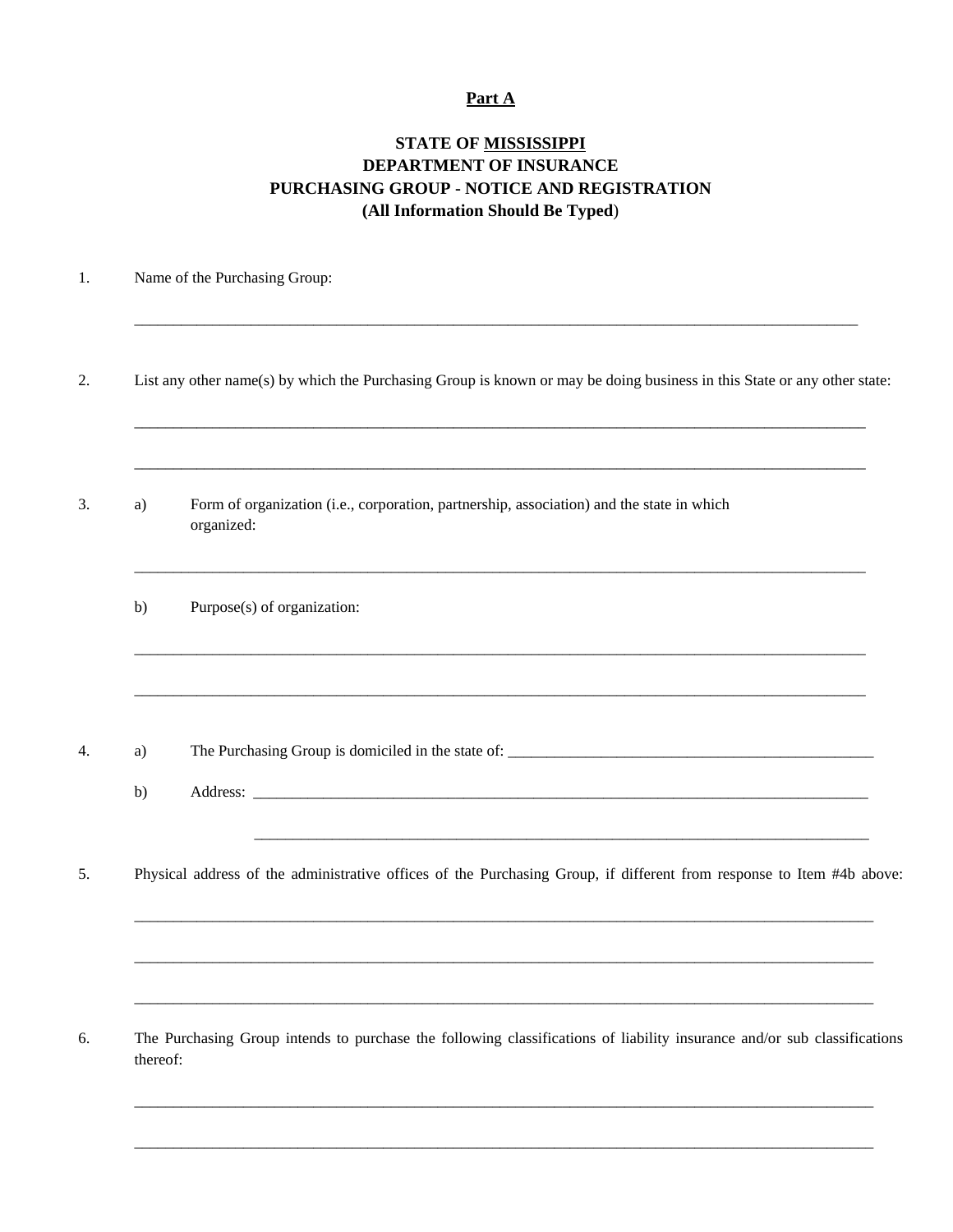#### **PURCHASING GROUP FORM**

7. The Purchasing Group intends to purchase the liability insurance described in Item #6 above from the following insurance company or companies; [Give full name of company, state of domicile, NAIC code and Federal Employer Identification Number (FEIN)].

| Name of Company |                                 | State of<br>Domicile | <b>NAIC Code</b> | <b>FEIN</b>                              |                                                                                                                       |  |
|-----------------|---------------------------------|----------------------|------------------|------------------------------------------|-----------------------------------------------------------------------------------------------------------------------|--|
|                 |                                 |                      |                  |                                          |                                                                                                                       |  |
|                 |                                 |                      |                  |                                          |                                                                                                                       |  |
|                 |                                 |                      |                  |                                          |                                                                                                                       |  |
|                 |                                 |                      |                  |                                          | List the name, address and social security number (SS#) of each officer and director of the Purchasing Group: (Attach |  |
|                 | additional pages if necessary.) |                      |                  |                                          |                                                                                                                       |  |
| <b>Name</b>     | <b>Address</b>                  |                      | SS#              | Position with<br><b>Purchasing Group</b> |                                                                                                                       |  |
|                 |                                 |                      |                  |                                          |                                                                                                                       |  |
|                 |                                 |                      |                  |                                          |                                                                                                                       |  |
|                 |                                 |                      |                  |                                          |                                                                                                                       |  |
|                 |                                 |                      |                  |                                          |                                                                                                                       |  |
|                 |                                 |                      |                  |                                          |                                                                                                                       |  |

9. List the name, SS#, address and telephone number of the person within the Purchasing Group who is most knowledgeable about the Purchasing Group's insurance program, including membership criteria and coverages:

|     | Name                             | SS# | Address | Telephone #                                                                                                                                                                                                                                |  |
|-----|----------------------------------|-----|---------|--------------------------------------------------------------------------------------------------------------------------------------------------------------------------------------------------------------------------------------------|--|
|     |                                  |     |         |                                                                                                                                                                                                                                            |  |
|     |                                  |     |         |                                                                                                                                                                                                                                            |  |
| 10. | program: (If none, answer none.) |     |         | List the name, FEIN, address and telephone number of the company that manages or administers the insurance program for<br>the Purchasing Group, and the name, SS# and telephone number of the person responsible for the Group's insurance |  |

| Name | FEIN/SS# | <b>Address</b> | Telephone # |
|------|----------|----------------|-------------|
|      |          |                |             |
|      |          |                |             |
|      |          |                |             |
|      |          |                |             |
|      |          |                |             |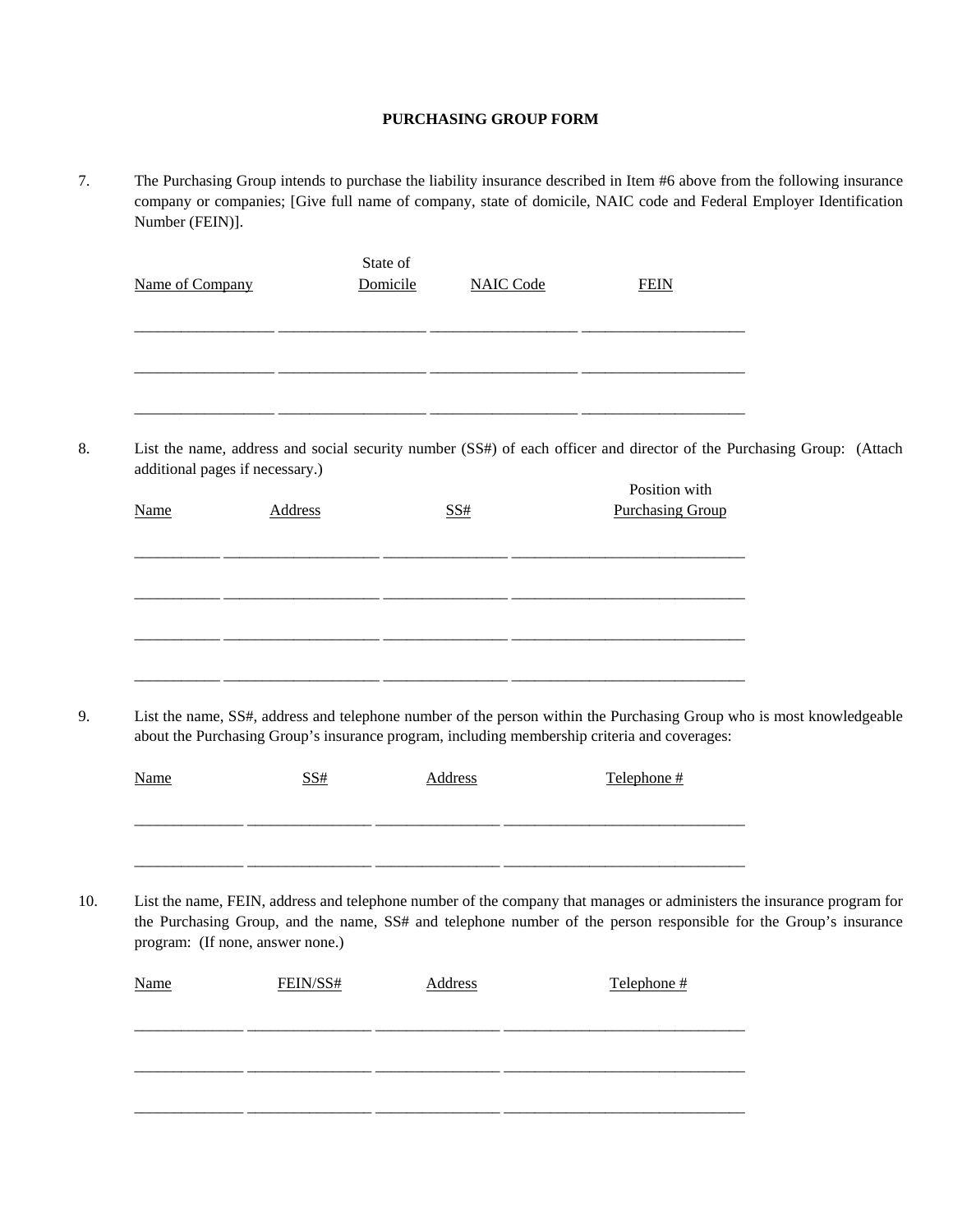## **PURCHASING GROUP FORM**

11. List the name(s), SS#(s) and address(es) of the licensed insurance agent(s), broker(s) or excess (surplus) lines broker(s) responsible for the purchase of liability insurance for the Purchasing Group and its members and the state(s) in which they are licensed: (Attach additional pages, if necessary. If none, answer none.)

| <b>Name</b>                  | SS# | <b>Address</b>                                                               | State(s)                                                                                                                                                                                                                                                                                                                                   |
|------------------------------|-----|------------------------------------------------------------------------------|--------------------------------------------------------------------------------------------------------------------------------------------------------------------------------------------------------------------------------------------------------------------------------------------------------------------------------------------|
|                              |     |                                                                              |                                                                                                                                                                                                                                                                                                                                            |
|                              |     |                                                                              |                                                                                                                                                                                                                                                                                                                                            |
|                              |     | Has any person transacting business on behalf of this Purchasing Group ever: |                                                                                                                                                                                                                                                                                                                                            |
| a)                           |     |                                                                              | been arrested, indicted and convicted of a felony or is a felony charge currently pending against any such                                                                                                                                                                                                                                 |
| b)                           |     |                                                                              | had denied any application for a professional, vocational or business license:                                                                                                                                                                                                                                                             |
| c)                           |     |                                                                              |                                                                                                                                                                                                                                                                                                                                            |
| $\mathbf{d}$                 |     |                                                                              | had withdrawn or surrendered any such application or license to avoid potential disciplinary action against                                                                                                                                                                                                                                |
| occurrence.                  |     |                                                                              | If the answer to any part of this question is yes, attach a supplementary statement explaining in full each such                                                                                                                                                                                                                           |
| by Purchasing Group members: |     |                                                                              | The Purchasing Group is composed of members whose businesses or activities are similar or related with<br>respect to the liability to which members are exposed by virtue of any related, similar or common business,<br>trade, product, services, premises or operations. Give a general description of business or activities engaged in |
|                              |     |                                                                              |                                                                                                                                                                                                                                                                                                                                            |
|                              |     |                                                                              | _aaaaaaaaaaaaaaaaaaaaaa_____________                                                                                                                                                                                                                                                                                                       |
|                              |     |                                                                              | _aaaaaaaaaaa__                                                                                                                                                                                                                                                                                                                             |

15. The Purchasing Group has as one of its purposes the purchase of liability insurance on a group basis.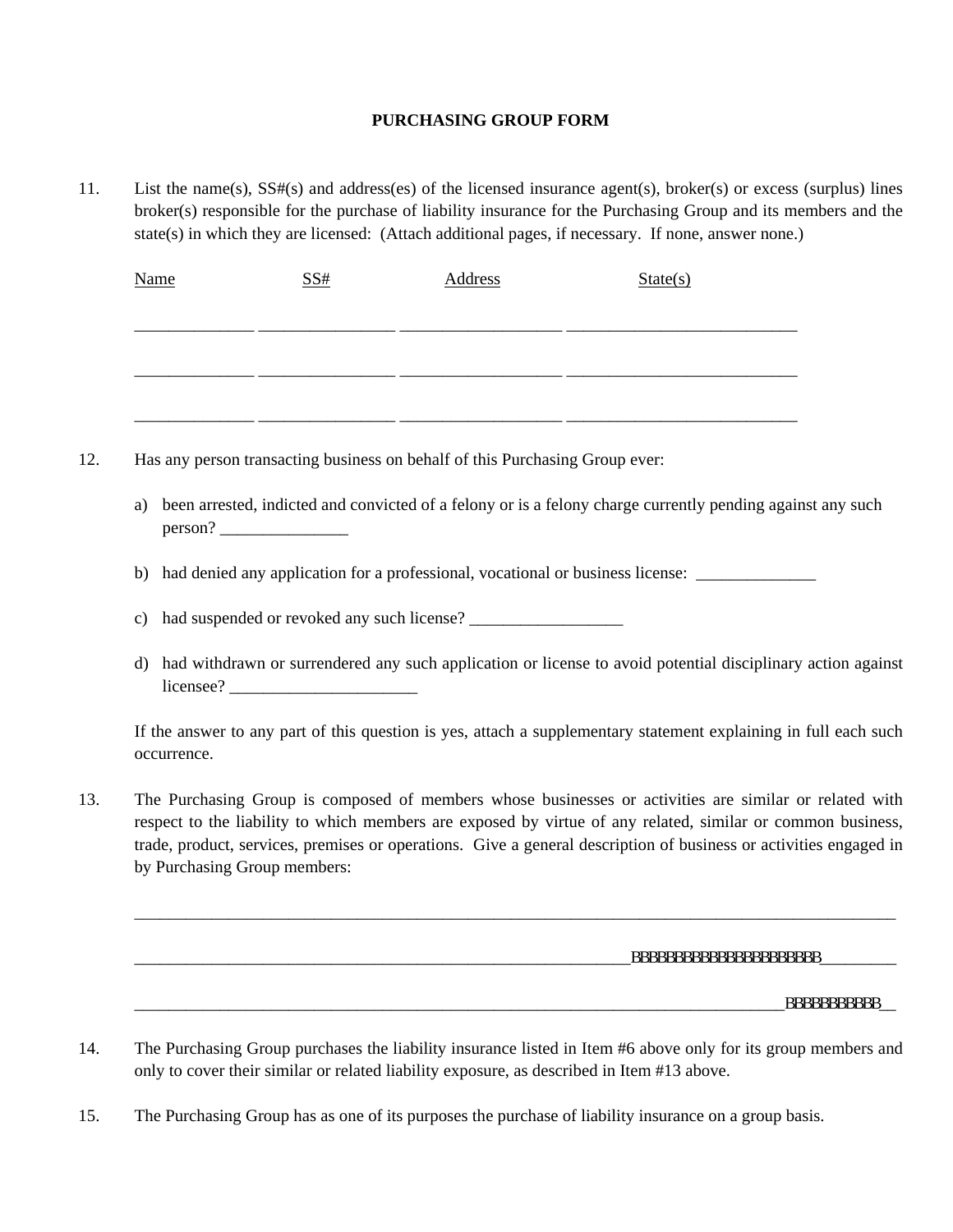#### **Part B**

#### **PURCHASING GROUP FORM**

#### **APPOINTMENT OF ATTORNEY TO ACCEPT SERVICE AND DESIGNATION**

The \_\_\_\_\_\_\_\_\_\_\_\_\_\_\_\_\_\_\_\_\_\_\_\_\_\_\_\_\_\_\_\_\_\_\_\_\_\_\_\_\_\_\_\_\_\_("the Group"), a purchasing group organized under the laws of the State of \_\_\_\_\_\_\_\_\_\_\_\_\_\_\_, having notified the Insurance Commissioner (Director, Superintendent) of the State of \_\_\_\_\_\_\_\_\_\_\_\_\_\_\_\_\_ of its intention to do business in this State as a purchasing group pursuant to the federal Liability Risk Retention Act of l986, hereby appoints the Insurance Commissioner [Director, Superintendent] of the State of \_\_\_\_\_\_\_\_\_\_\_\_\_\_\_\_\_, any successor in office, and any authorized deputy its true and lawful attorney, in and for the State of \_\_\_\_\_\_\_\_\_\_\_\_\_\_\_\_\_, upon whom all legal documents or process in any proceeding against it may be served. Such service of process shall be of the same legal force and validity as if served personally upon the Group. The Group designates:

> \_\_\_\_\_\_\_\_\_\_\_\_\_\_\_\_\_\_\_\_\_\_\_\_\_\_\_\_\_\_ (Name)

> \_\_\_\_\_\_\_\_\_\_\_\_\_\_\_\_\_\_\_\_\_\_\_\_\_\_\_\_\_\_ (Address)

> \_\_\_\_\_\_\_\_\_\_\_\_\_\_\_\_\_\_\_\_\_\_\_\_\_\_\_\_\_\_ (City, Town or Village)

> \_\_\_\_\_\_\_\_\_\_\_\_\_\_\_\_\_\_\_\_\_\_\_\_\_\_\_\_\_\_ (State and ZIP Code)

as its officer, agent or other person to whom shall be forwarded all legal documents or process served upon the Insurance Commissioner [Director, Superintendent] of the State of \_\_\_\_\_\_\_\_\_\_\_\_\_\_\_\_\_\_\_\_\_\_, any successors in office, or any authorized deputy, for the Group. This designation shall continue in full force and effect until superseded by a new written designation filed with the Insurance Commissioner [Director, Superintendent].